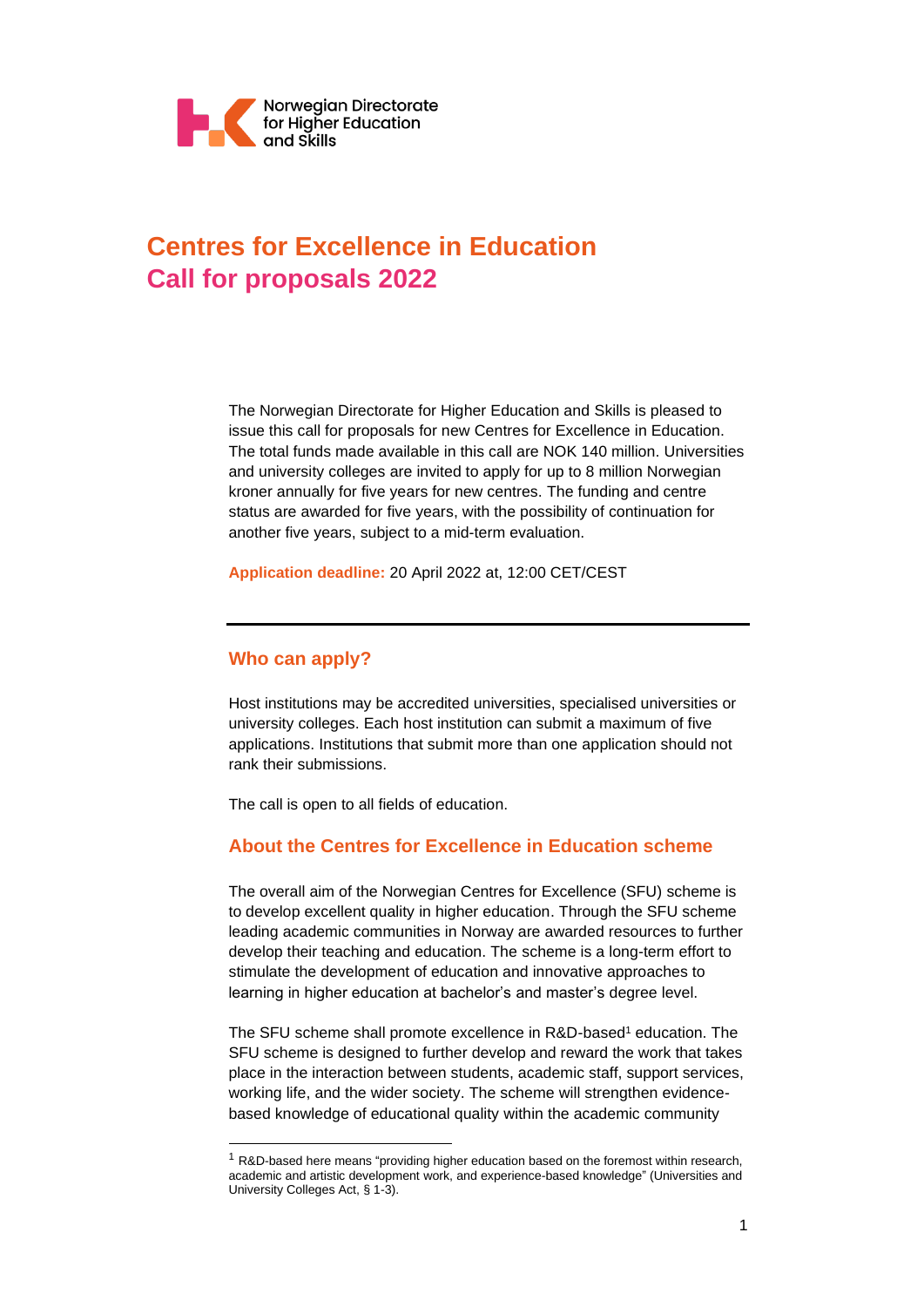

and in higher education in general. The scheme also seeks to stimulate new forms of student involvement and partnership.

## **Goals and expected results**

The Centres for Excellence in Education scheme shall:

- stimulate universities and university colleges to establish and develop academic communities that offer excellent education,
- contribute to knowledge-based analysis and development of teaching and learning, that underpins quality enhancement and innovation capable of making significant impact,
- contribute to sector-wide development and dissemination of knowledge and excellent educational practices,
- stimulate stronger interaction between higher education and relevant working life and wider society.

Centres for Excellence in Education are leading academic communities in developing quality in higher education. The awarded centres must be in the forefront of national and international developments in education. Centres are expected to instigate change by disseminating knowledge and practices both within and outside their host institutions.

Academic communities that are awarded centre status must therefore:

- offer excellent R&D-based education,
- develop innovative ways of working with R&D-based education,
- encourage student engagement and ownership of learning,
- develop and disseminate knowledge and practices about the design of teaching and learning environments that are conducive to learning,
- relate to international developments in higher education and in the relevant field of education.

# **What should the proposal contain?**

The proposal must be structured in accordance with the two sections below and address the content under each subheading. Applicants should also consider the assessment criteria when writing the proposal.

### **I. Documentation of quality in existing education**

Quality in education is contextual and multifaceted. Important preconditions for innovative quality work include consideration of the global knowledge base, the learning environment, programme design, internationalisation, digitalisation, educational competence, student involvement and learning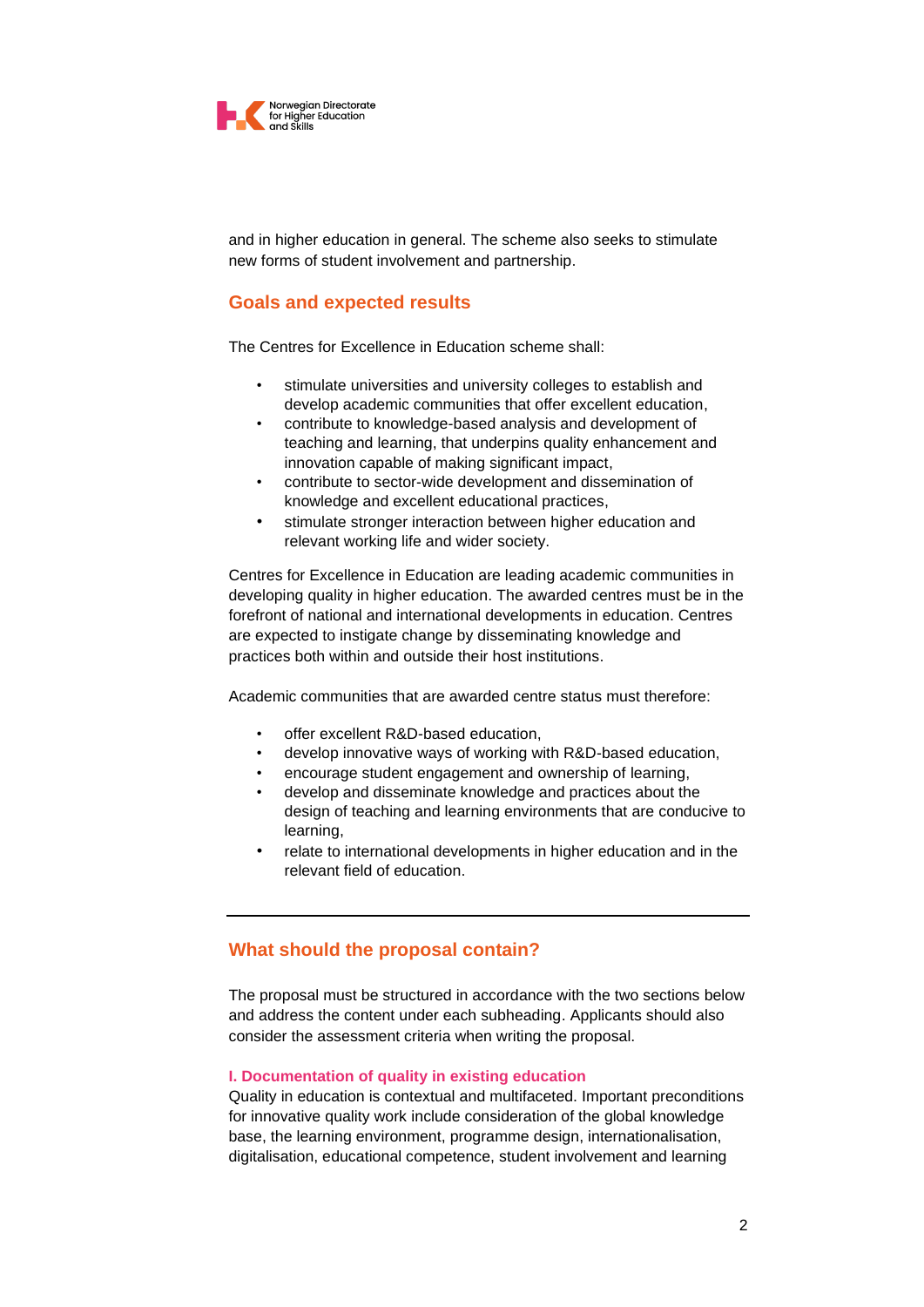

outcomes, including relationships with the labour market and the wider society.

All quality aspects must be seen in developmental terms and as interrelated.

To document quality, the proposal should comment and reflect on the following aspects related to existing quality:

- Academic, educational, and managerial competences related to the activities of the proposed centre.
- Collaborations that support quality in education.
- Structures and practices that support excellent education and student engagement.
- Comprehensive approach to students' learning.
- Use of evidence-based knowledge and research in education practices.

### **II. An innovative and feasible centre plan, including a clear plan for dissemination of knowledge and practices**

The centre plan outlines the aims and vision of the centre, strategy and plans. The centre plan should include a description of how the centre is organised, both internally and in relation to the host institution. Access to resources, management structures, and relations to the research and educational activities associated with the centre should be described. It is important that the budget for the centre corresponds with the centre plan and reflects the centre's ambitions and activities.

The proposal should address the following five areas:

- The centre's aims and vision for excellence in education. Outline needs that the centre shall address given current international developments of knowledge and practices.
- The centre's rationale and relevance. Outline how the centre will contribute to the SFU scheme and take the role of a leading academic community.
- The centre's contribution to innovation in education. Outline the proposed centre's strategies and plans to achieve its aims and vision.
- Evaluation and impact framework. Outline how the centre will systematically assess its own work for development of education over time and how it impacts different target groups.
- Dissemination of knowledge and practices. Outline a clear strategy for dissemination, linked to the changes in knowledge and practices that the centre aims to generate, including impact at local, national and international level.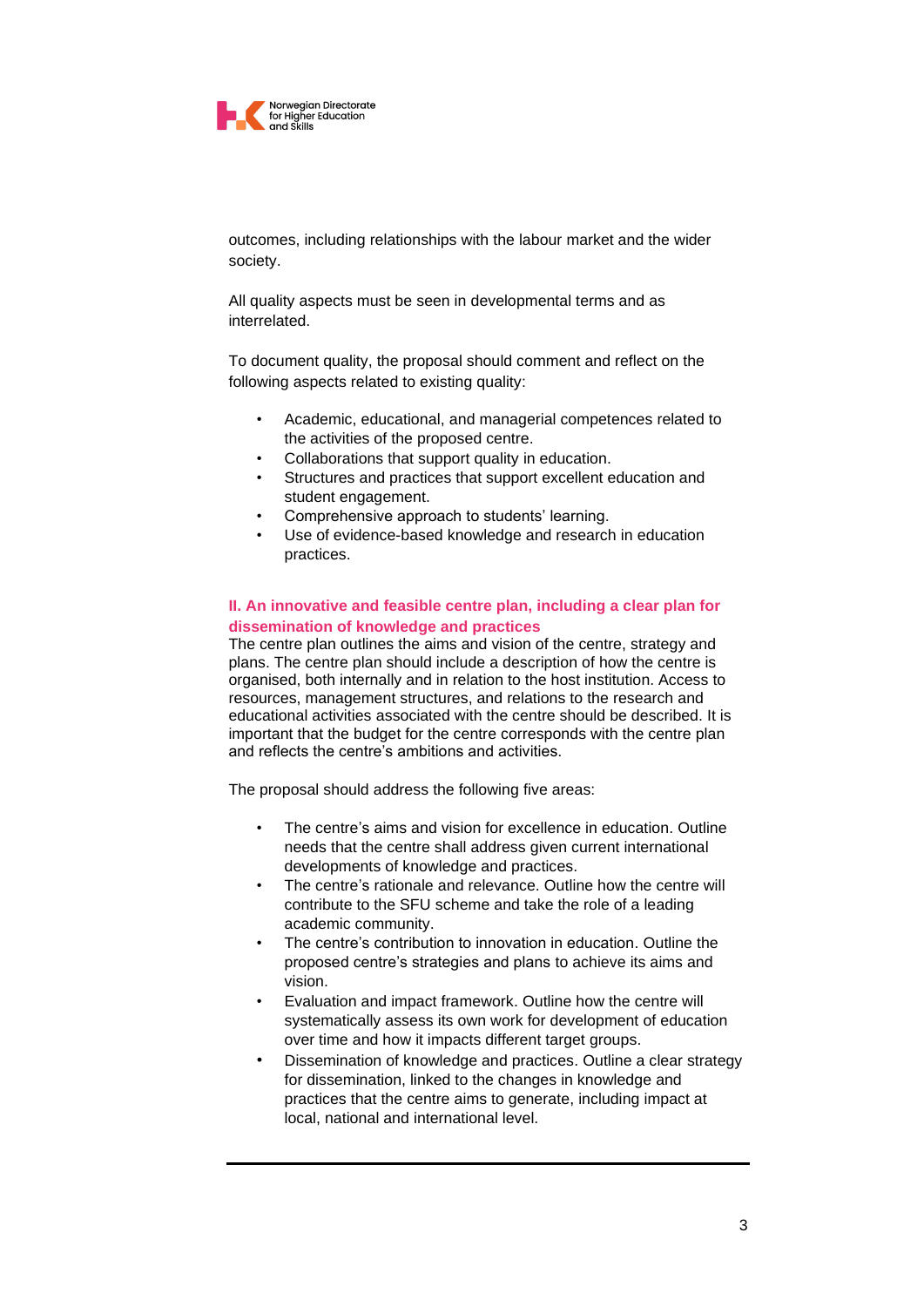

# **What will be emphasised in the assessment process?**

Centres that are awarded status as a Centre for Excellence in Education must be able to document existing quality in education and present an innovative and feasible centre plan. The centre plan should respond to a need for development, situating the project in a larger context. Eligible applications will be assessed based on the following criteria:

### **Project relevance**

In this criterion, the proposal will be assessed in relation to the goals for the SFU scheme. The proposal will also be assessed based on the identified needs and current developments in higher education. Points that will be particularly emphasised are:

- Coherence between project plan and aims of the SFU scheme.
- Quality of existing educational practices and innovative approaches to teaching and learning.
- Level of innovation in the centre's plans for R&D-based education. including approaches to teaching and learning.
- Ability to encourage student engagement and ownership of learning.
- Ability to situate and reflect on proposed practices and innovations in a national and international context.

# **Project design and implementation**

In this criterion, the clarity, coherence and the quality of the project design and plans for implementation will be assessed. Points that will be particularly emphasised are:

- Coherence between the centre's aims and visions and the centre's planned activities.
- Level of ambition, innovation and feasibility of the proposed centre plan.
- Potential for added value and synergies attributable to the proposed centre.
- Quality of strategy for evaluating success and implementing necessary change.
- Level of cost- effectiveness and reasonable resource allocation.

### **Impact and dissemination**

In this criterion, the proposal will be assessed based on the centre's plan to implement change and disseminate knowledge and practices among participating groups, relevant stakeholders and target groups. Points that will be particularly emphasised are:

• Quality of plan to develop and disseminate excellence in higher education at a national level, both within and across academic disciplines.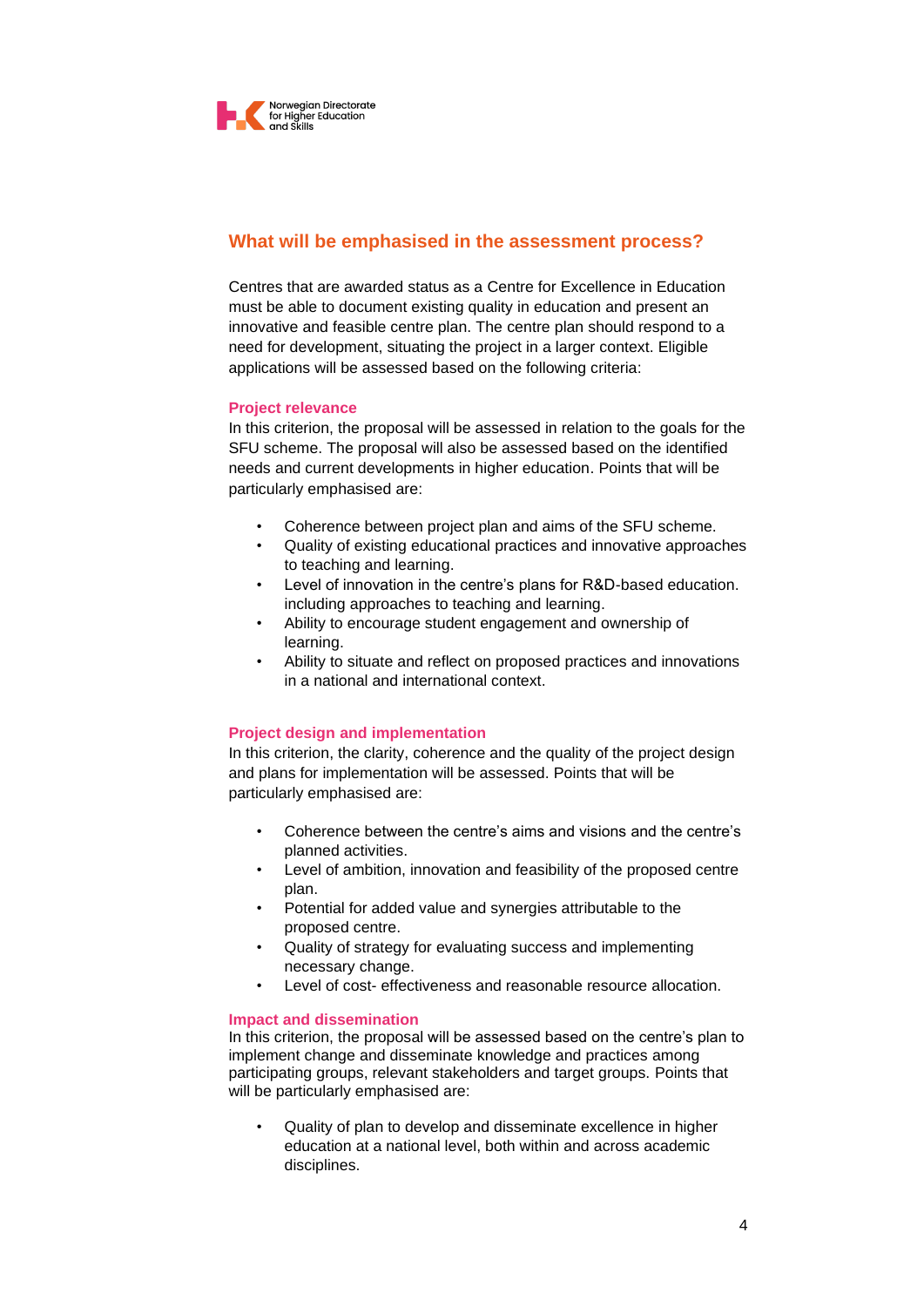

- Level of dissemination and impact beyond the local and national context.
- Potential for impact on students learning, and dissemination to other academic communities.
- Potential for societal impact.
- Quality of plan for implementing innovative educational practices and sustainability of innovations after the funding period.

### **Quality of the centre leadership and structures for collaboration**

In this criterion, the proposal will be assessed on the competence of participants and the capacity of the centre to achieve its aims. The centre must be an integrated part of the host institution, and, if relevant, its consortium partners. Points that will be particularly emphasised are:

- Level of academic, educational and managerial competencies of the centre leadership.
- Quality of the organisational and administrative structure of the centre to promote excellence in educational development.
- Extent of ownership and engagement by institutional management, the academic community and students, in support of centre's aims and vision.
- Level of integration between centre activities and the host institution/consortium's wider effort to develop educational quality.
- Quality of structures for collaboration with partner institutions, and internal and external stakeholders.

# **How to organise the centre?**

The organisation of a Centre for Excellence in Education is crucial for its success and should support the centre's aims and vision. The following outlines the organisation of the centre.

### **Host institutions**

An SFU is integrated into an institution (the 'host institution') that is responsible for the centre activities. The host institution is the applicant of funds and SFU status. The host institution carries the responsibilities in the contract with the Norwegian Directorate for Higher Education and Skills. This includes the practical, academic and financial responsibility for establishing, running, monitoring and integrating the centre into the institution.

### **Consortia**

A host institution may collaborate with other institutions or other types of organisations, for instance academic support units, research institutes, or enterprises/other organisations for practise training. International collaboration partners may be included in the Centre.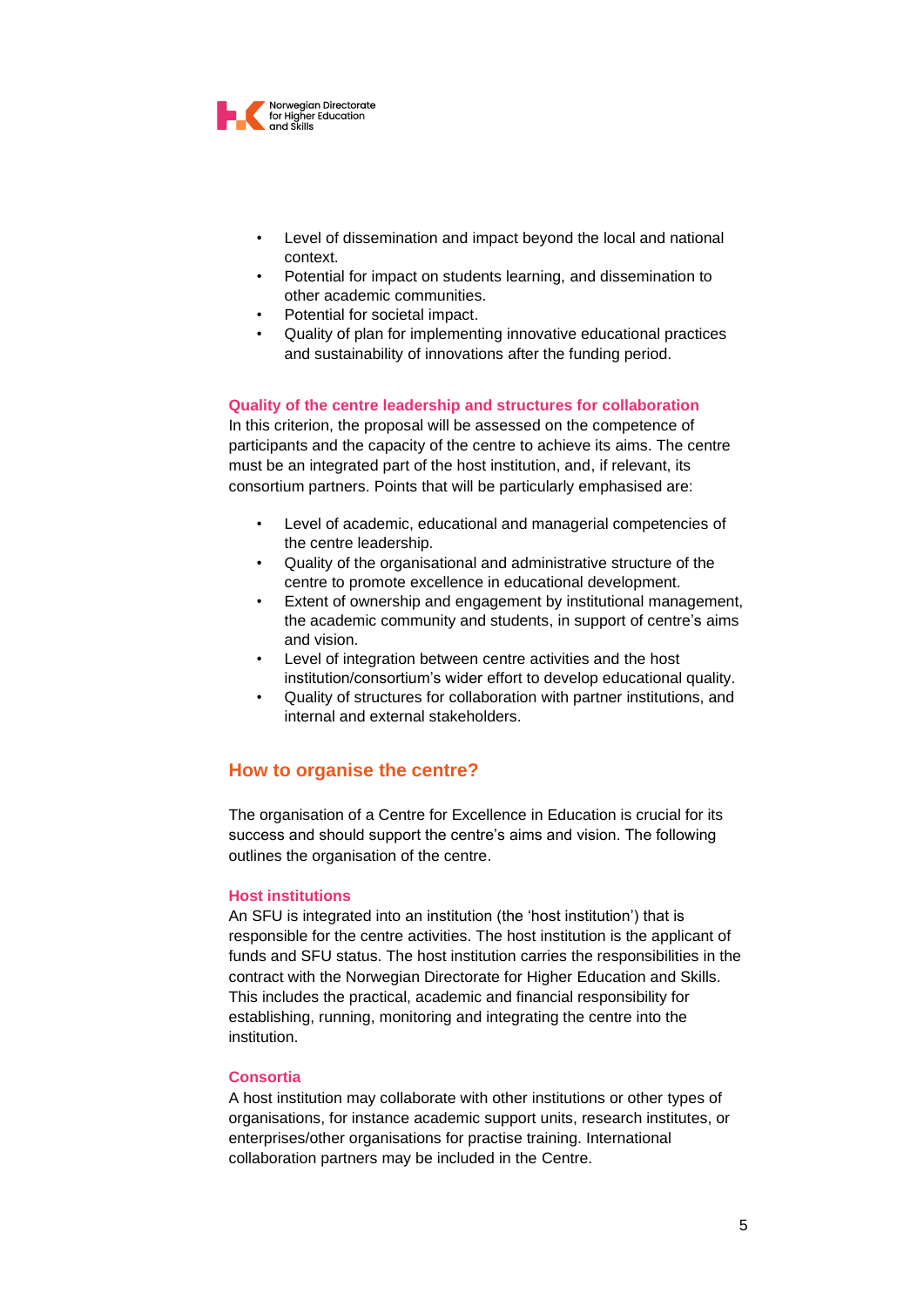

An SFU consortium consists of a host institution and one or more collaboration partners that organise and run the centre in partnership. Consortium partners are formally committed partners, that are essential to the results of the Centre.

Associated partners that contribute to the implementation of specific tasks or activities may also be included. Associated partners are not considered part of the consortium.

#### **Management and organisation**

The centre must have clearly defined academic leadership with relevant competence and experience, and an organisational structure with clearly articulated management responsibilities. The centre must be organised in such a way that the progress and impact can be monitored and evaluated effectively.

The centre must be an integral part of the host institution and, if relevant, its consortium partners. This should also be reflected in the participation of institutional leadership in a steering committee. Key members of the centre staff must be employed by the host institution or its consortium partners.

Student participation and co-creation with students at all levels is essential.

# **How much funding can you apply for?**

### **Funding and duration**

You may apply for up to NOK 40 million to establish a new Centre for Excellence in Education. The total amount must be dispersed over the fiveyear centre period.

SFU status is awarded for five years, with the possibility of continuation for another five years, subject to a mid-term evaluation after three to four years. Resources are allocated annually to the centre after approval of an annual report and accounts. Expected start date for centres after award decision is January 1<sup>st</sup>, 2023

### **Requirement of own contribution**

The host institution and consortium partners, if applicable, are expected to contribute to the co-funding of the centre with a minimum of 50% own contribution of the total centre budget. If you are rewarded with funding, you are free to decide which of the costs in the centre budget that will be covered by own funding and granted funds.

#### **Eligible costs**

Eligible costs for funding can include: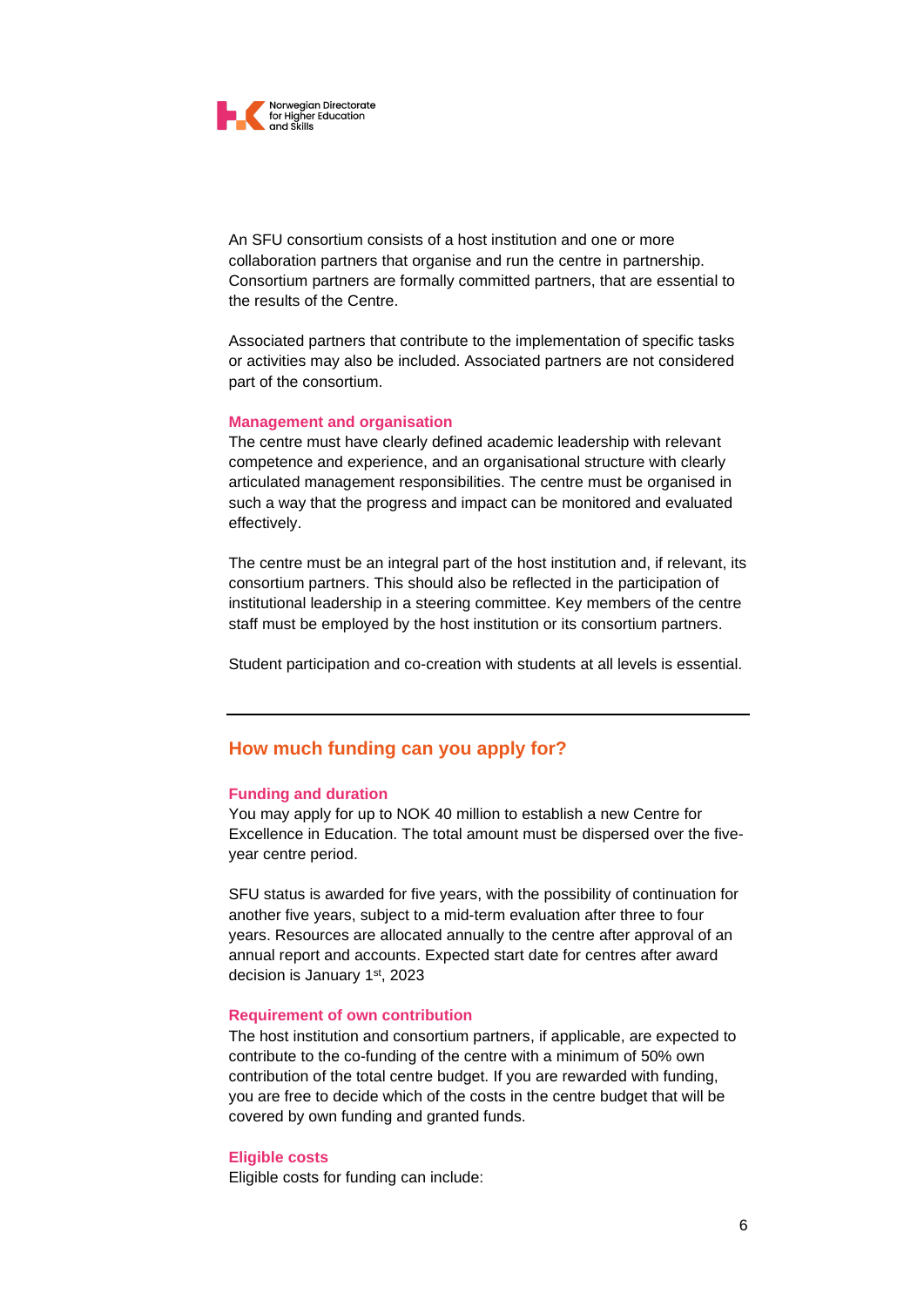

- Direct and indirect costs
- Procurement of services
- Procurement of equipment
- Other operating expenses

More comprehensive information about how to set up the centre budget, what the different budget categories can include and not, and the requirements set towards the justification of the budgeted costs can be found in the [budget guidelines.](https://diku.no/media/diku-files/diku.no/programmer/sfu/call-for-application-budget-guidelines-sfu-2022.pdf)

# **How to apply?**

- The application must be submitted within the deadline
- The application must be submitted through an online application platform (Espresso)
- The application must be written in English
- The application must be submitted by the host institution on behalf of the proposed centre
- The application must meet requirements with regards to duration and own contribution
- The proposal must be written as outlined in the section What should the proposal contain.
- The proposal shall not exceed 12 pages (appendices not included)
- Appendices include:
	- o A list of references
	- o Budget for the centre for the five-year period 2023-2027, including explanations of costs, according to budget guidelines
	- o Brief statements from the institutional leadership of the host institution and any consortium partners. The statement(s) should express the institutions' investment in the centre as well as confirm the institutions' committed cofunding if the centre is awarded SFU status.
	- o CVs of the proposed centre leader and two to five key members of the centre. Each CV must not exceed one page. The centre proposal and appendices must be uploaded as a single PDF file.

Applications that do not meet these requirements may be rejected or considered insufficient. For applications with missing information, HK-dir will give a short additional deadline to correct the application.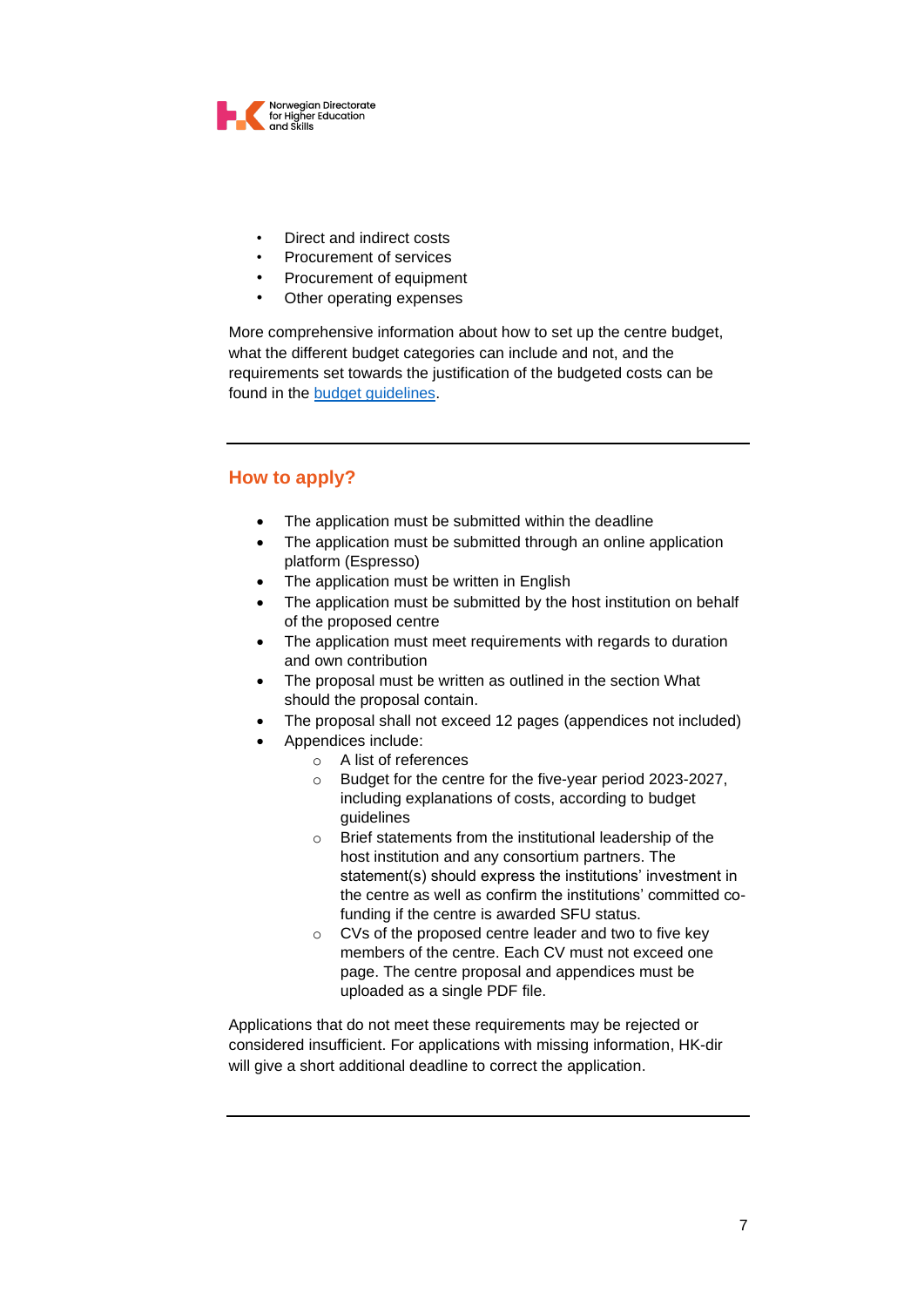

# **Application process**

Applications will be assessed by an international expert panel appointed by HK-dir, with expertise relevant to the call. The English version of the call is therefore authoritative in the assessment of proposals. The assessment process has two stages:

### Stage I: Assessment of the proposal and attachments

An expert panel will assess all the submitted applications and select the best candidates for progression to the second stage. Assessment is given on a scale from 1 (lowest) to 7 (highest). Applications that receive the grade 5 or higher will proceed to the second stage. All applicants will receive a written feedback after the first stage.

#### Stage II: Site visit

The site visits will be carried out by the expert panel at the selected institutions who make it past the first stage. Site visits are undertaken to provide further insight through interviews with the members of the proposed centre and key stakeholders such as students, staff, senior management and other partners. Additional information might be requested by the expert panel prior to the site visit.

Based on the written application and the supplementary information gathered through the site visit, the expert panel will make a ranked recommendation of which applications are eligible for status as a Centre for Excellence in Education. The Directorate for Higher Education and Skills will make the final decision. All finalists will receive a written feedback.

The SFU status is awarded based on quality. If there are multiple applications of equally high quality, the academic range of the SFU portfolio may be given priority.

#### **Indicative timeline for the selection process**

All applicants will be informed about the selection results. We expect that the results of the first stage of the process will be made by the end of June 2022. The site visits will be carried out tentatively in September 2022. The final selection results and award will tentatively be announced by the end of 2022.

#### **Contracting and reporting**

If awarded SFU status, the host institution will be required to enter into a contract with the Directorate for Higher Education and Skills. The contract outlines standard terms and conditions and the respective rights and obligations of the contracting parties. The contract must be signed by a representative holding the requisite authority to legally bind the host institution.